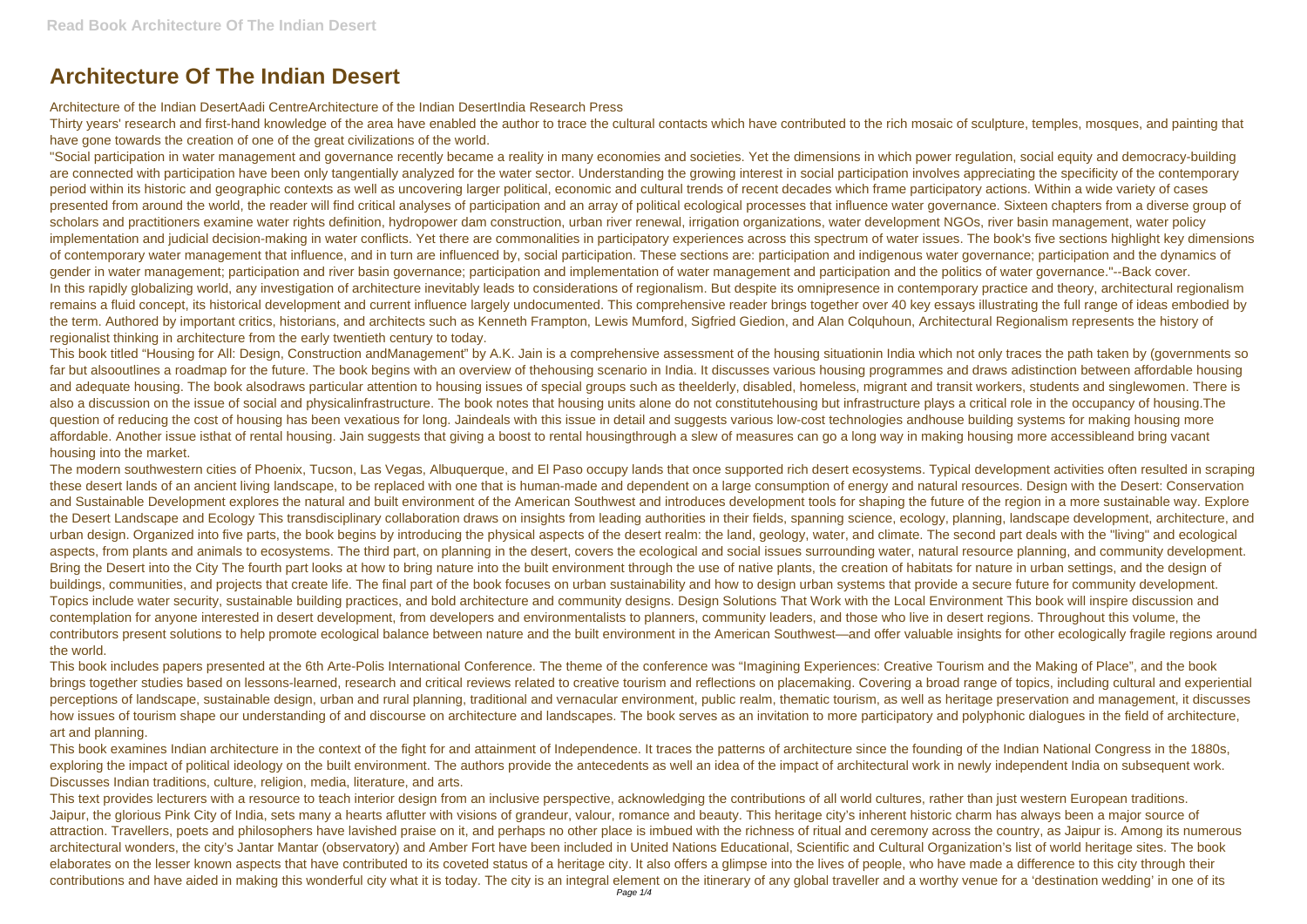numerous forts or palaces. Also in focus is Jaipur's everevolving image as a new economic hub and a well-equipped modern metropolis. In this well-researched and meticulously documented book, the author presents a comprehensive picture of the city, bringing to light many hitherto unexplored facts that will interest those with a penchant for urban histories, their origin and their evolution. The book has been abundantly illustrated with more than 500 rare, coloured photographs and paintings, and 154 unseen black and white photographs and illustrations, to capture the imagination of a discerning reader. A poetic collection of photography exploring the duality and stark beauty of the Indian desert.

Provides a history of building with earth in the modern era, focusing on projects constructed in the last few decades that use rammed earth, mud brick, compressed earth, cob, and several other techniques made more relevant than ever by ecological and economic imperatives. Features over 40 projects.

A beautiful book that presents nearly four centuries of artistic creation from one of the largest former princely states in India, the kingdom of Marwar-Jodhpur in southwestern Rajasthan? Peacock in the Desert traces the evolution of royal identity in the kingdom of Marwar-Jodhpur in southwestern Rajasthan from the 17th century to the establishment of independence after 1947, presenting the area as a microcosm of India's extraordinarily vibrant culture. An international team of contributors has contextualized these regional narratives in relation to external--and even global--forces. The book thus offers a new perspective on the acquisition and commissioning of objects through patronage, diplomacy, matrimonial alliances, trade, and conquest. It sheds fresh light on the influential role of women at the royal courts and examines monarchies as lenses onto cross-cultural relationships, the unrecognized roles of groups marginalized in earlier accounts, cultural heterodoxy, and large-scale multicultural exchange. Exploring these webs of connection, Peacock in the Desert makes a transformative contribution to scholarship. Its multidisciplinary approach to artistic and cultural exchange offers pathbreaking insights, adding crucial chapters to the story of India's royal visual splendor.

Here, at last, is the massively updated and augmented second edition of this landmark encyclopedia. It contains approximately 1000 entries dealing in depth with the history of the scientific, technological and medical accomplishments of cultures outside of the United States and Europe. The entries consist of fully updated articles together with hundreds of entirely new topics. This unique reference work includes intercultural articles on broad topics such as mathematics and astronomy as well as thoughtful philosophical articles on concepts and ideas related to the study of non-Western Science, such as rationality, objectivity, and method. You'll also find material on religion and science, East and West, and magic and science. "Discusses the emergence of socio-historical identities in the Thar Desert with the mobility of its inhabitants"--

Successful recovery following a disaster depends upon transcending the disciplinary divides of architecture, engineering, and planning and emphasizing the importance of community perspectives in the post-disaster reconstruction process. Effective results in community recovery mandate that we holistically examine the complex interrelationship between physical and social dimensions. Through a series of case studies, Post-Disaster Reconstruction and Change: Communities' Perspectives explores community viewpoints on post-disaster aid provided by external agencies and demonstrates how equity and effectiveness are affected by community social organization, power structures, and leadership capacities. The book further focuses on how external aid in turn affects community livelihoods, cultures, and social organizations. Each chapter serves as a real-world case study based on several months of ethnographic fieldwork conducted in India, Nicaragua, Indonesia, Sri Lanka, and Argentina. Post-disaster community recovery depends on informed decisions that build on lessons learned from past experiences. This book shows how different communities have coped with and responded to various external interventions. Focusing on housing reconstruction and the restoration of livelihood, the authors demonstrate that changes in settlement location, morphology, housing materials, and design produce multiple cascading consequences for the inhabitants of reconstructed settlements. Ultimately, the book establishes the importance of integrating community perspectives in policies and programs for sustainable post-disaster reconstruction—enabling greater resiliency as well as future disaster risk reduction.

Comprises articles on the life and work of Satya Prakash, b. 1914, Indologist, and papers, most on the history and culture of Rajasthan, India.

Constancy permits the evolution of types and characteristics to be identified, even in widely spread locations. It helps trace the origins of structures, despite later modifications. And change allows one to trace the effects of difference in environment, fashion, cultural ideas and economic influences. Change and constancy operate together, although one may or other may dominate at a particular time and place. In Vernacular Buildings Allen Noble extends the global survey contained in his earlier highly successful Traditional Buildings, to cover vernacular buildings and dwellings around the world. In a truly comprehensive account, he ranges from the fazenda of the pioneer Brazilian settlers, the Masai dwellings of Tanzania and the gothic houses of Shanghai, to Virginia Hall and Parlor houses, the thatched dwellings of the Eifel region of Germany and the three -decker houses of New York. Acknowledging the value of archival research the author is also firmly convinced of the importance of field observation and the book is extensively illustrated with photographs from his own personal collection. With a comprehensive bibliography, and incorporating new material from cultural geographers, historians, folklorists and anthropologists, Vernacular Buildings is a unique survey that will be welcomed by specialists and enthusiasts alike.

The book presents geomorphological studies of the major river basins – the Indus, Ganga and Brahmaputra and their tributaries. Besides major basins, the book explores peninsular rivers and other rivers state-by-state. All types of rivers, i.e. snow-fed, rain-fed and groundwater-fed rivers are explained together in geological framework. Rivers are lifeline and understanding of the rivers, their dynamics, science and socio-economic aspect is very important. However, different sources provide different data base for rivers. But a book which explains all major rivers of a country at a single place was not yet available. This book is the first book of its kind in the world which provides expert opinion on all major rivers of a country like India. This book complements works in these areas for the last two to three decades on major rivers of India by eminent professors and scientists from different universities, IITs and Indian research institutions. The information presented in the book would appeal to a wider readership from students, teachers to researchers and planners engaged in developmental work and also to common people of the society concerned with awareness about rivers.

This guidebook introduces the architecture of the Indian subcontinent including Bangladesh in great detal, revealing a great architectural culture that is richly different from that in Japan, Europe, and America. It gives the armchair traveler a visual feast with a large number of photographs, which will transport the reader to the site without having to actually travel to these magnificent but far-flung monuments. Indian architecture through the ages is included, from ancient times to the present day, along with Islamic architecture and Colonial style architecture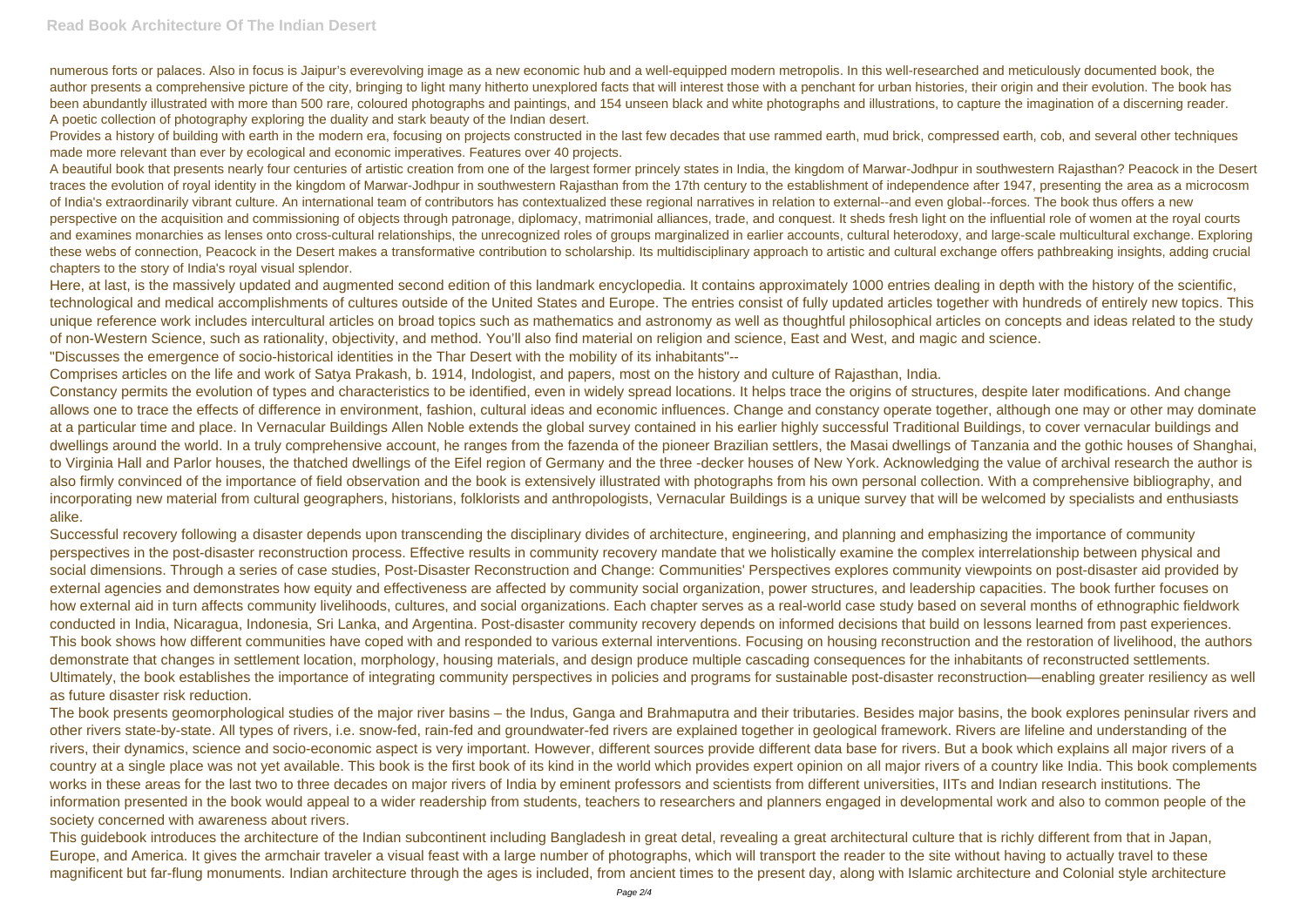during the British rule. Important buildings are illustrated with many photographs of the exteriors and interiors.

The Evolution of Desert Adaptations. 190 A Comparison of Behavior Patterns. . 196 A Comparison of Behavior Patterns in: Meriones, Gerbillus and F Communication 217 Acknowledgements 221 References . . . . . . . 221 XI. Activity Patterns ofa Desert Rodent by N. R. FRENCH 225 Introduction . . ....... 226 The Microdosimeter and the Index of Activity. 227 Variation in Activity........... 229 Climatological Variables and Animal Activity . 2 Summary 238 References 239 XII. Patterns of Food, Space and Diversity by M. L. ROSENZWEIG, BARBARA SMIGEL & A. KRAFT. 241 Introduction by Seed Selection 242 Habitat Selection in Space . . . . 251 The Pattern of Local Species Diversity 260 Acknowledgements 266 References . . . . . . Rodents by D. L. HARRISON. 269 Introduction . . . 269 Desert Coloration . 269 Acknowledgements 275 References . . . . 275 XIV. The Biology of so: A. C. HA WBECKER . 277 Introduction . 277 Reproduction. . . . . . 279 Food Habits . . . . . . 288 Population Characteristics 294 Habitat Factors . 297 Reproductive Biology of North ADlerican Desert Rodents by H. D. SMITH & C. D. JORGENSEN. 305 Introduction . . . . . . . . . . . . . 305 Reproductive References . . . . . . . . . . . . . . . . 328 XVI. Rodent Faunas and EnvironDlental Changes in the Pleistocene of Israel by E. TCHERNOV . . . . . . . 331 Introduction . . . . . . . . . . . . . . . . . . . 331 The Main Biogeographical Changes in the Near-East since the Miocene . . . . . . . . . . . . . . . . . 331 The Composition of the Rodents Faunas in the Pleist 336 The Main Ecological Changes in the Quarternary of Israel . . . . . . . . . . . . . . . . . . . . . .

Our thermal environment is as rich in cultural associations as our visual, acoustic, olfactory, and tactile environments. This book explores the potential for using thermal qualities as an expressive element in building design. Until quite recently, building technology and design has favored high-energy-consuming mechanical methods of neutralizing the thermal environment. It has not responded to the various ways that people use, remember, and care about the thermal environment and how they associate their thermal sense with their other senses. The hearth fire, the sauna, the Roman and Japanese baths, and the Islamic garden are discussed as archetypes of thermal delight about which rituals have developed—reinforcing bonds of affection and ceremony forged in the thermal experience. Not only is thermal symbolism now obsolete but the modern emphasis on central heating systems and air conditioning and hermetically sealed buildings has actually damaged our thermal coping and sensing mechanisms. This book for the solar age could help change all that and open up for us a new dimension of architectural experience. As the cost of energy continues to skyrocket, alternatives to the use of mechanical force must be developed to meet our thermal needs. A major alternative is the use of passive solar energy, and the book will provide those interested in solar design with a reservoir of ideas.

Studies on architecture in South Asia continue to ignore women in canonical histories of the discipline. This book attempts to recover the stories of the women architects whose careers nearly parallel the development of modernism in colonial and postcolonial India. Writing their experiences into the narrative of mainstream architectural history within the challenge of non-existent

For millennia, people of all cultures have decorated the surfaces of their domestic, religious, and public buildings. Earthen architecture in particular has been, and continues to be, a common ground for surface decoration such as paintings, sculpted bas-relief, and ornamental plasterwork. This volume explores the complex issues associated with preserving these surfaces. Case studies from Asia, Europe, Africa, the Middle East, and the Americas are presented. The publication is the result of a colloquium held in 2004 at Mesa Verde National Park, Colorado, coorganized by the Getty Conservation Institute (GCI) and the National Park Service (NPS). The meeting brought together fifty-five conservators, cultural resource managers, materials scientists, engineers, architects, archaeologists, anthropologists, and artists from eleven countries. Divided into four themes--Archaeological Sites, Museum Practice, Historic Buildings, and Living Traditions--the papers examine the conservation of decorated surfaces on earthen architecture within these different contexts.

Reproduction of the original: History of Architecture by A.D.F Hamlin

This is the definitive survey of Islamic architecture. Working from a social, rather than a technical perspective, Hillenbrand shows how the buildings fulfilled their intended functions within the community. Lavishly illustrated.

This personal narrative about life in a remote desert region of Western India tells of how love of place and love of person find their equilibrium in a world far removed from modernity. Yet this small, distant land of kingship and pastoral life is rapidly being eroded by the new India of commerce and industrialization. The author describes how an ancient society is transformed by the culture of consumption where the lyrical beauty of balance, exchange and loyalty is translated into a single market economy. The people and places of post-Partition Kacch, where even the land and value systems of a lately independent India now appear in a nostalgic light, are described in detail. This is a record of private emotion and physical terrain, of traditions and of profound social practice.

The Routledge Handbook on Historic Urban Landscapes in the Asia-Pacific sheds light onto the balancing act of urban heritage management, focusing specifically on the Asia-Pacific regions in which this challenge is imminent and in need of effective solutions. Urban heritage, while being threatened amid myriad forces of global and ecological change, provides a vital social, cultural, and economic asset for regeneration and sustenance of liveability of inhabited urban areas worldwide. This six-part volume takes a critical look at the concept of Historic Urban Landscapes, the approach that UNESCO promotes to achieve holistic management of urban heritage, through the lens of issues, prospects, and experiences of urban regeneration of the selected geo-cultural context. It further discusses the difficult task that heritage managers encounter in conceptualizing, mapping, curating, and sustaining the plurality, poetics, and politics of urban heritage of the regions in question. The connective thesis that weaves the chapters in this volume together reinforces for readers that the management of urban heritage considers cities as dynamic entities, palimpsests of historical memories, collages of social diversity, territories of contested identities, and sites for sustainable liveability. Throughout this edited collection, chapters argue for recognizing the totality of the eco-cultural urban fabric, embracing change, building social cohesion, and initiating strategic socio-economic progress in the conservation of Historic Urban Landscapes. Containing thirty-seven contributions written by leading regional experts, and illustrated with over 200 black and white images and tables, this volume provides a much-needed resource on Historic Urban Landscapes for students, scholars, and researchers.

| Perognathus 210 Spacing and            |
|----------------------------------------|
| . 225 Methods.                         |
| 229 Analysis . 232 Discussion 237      |
| n 241 Resource Allocation              |
| 266 XIII. Desert Coloration in         |
| me Desert-Dwelling Ground Squ- rels by |
| References 302 IX xv.                  |
| Biology: Species Summaries. 308        |
|                                        |
|                                        |